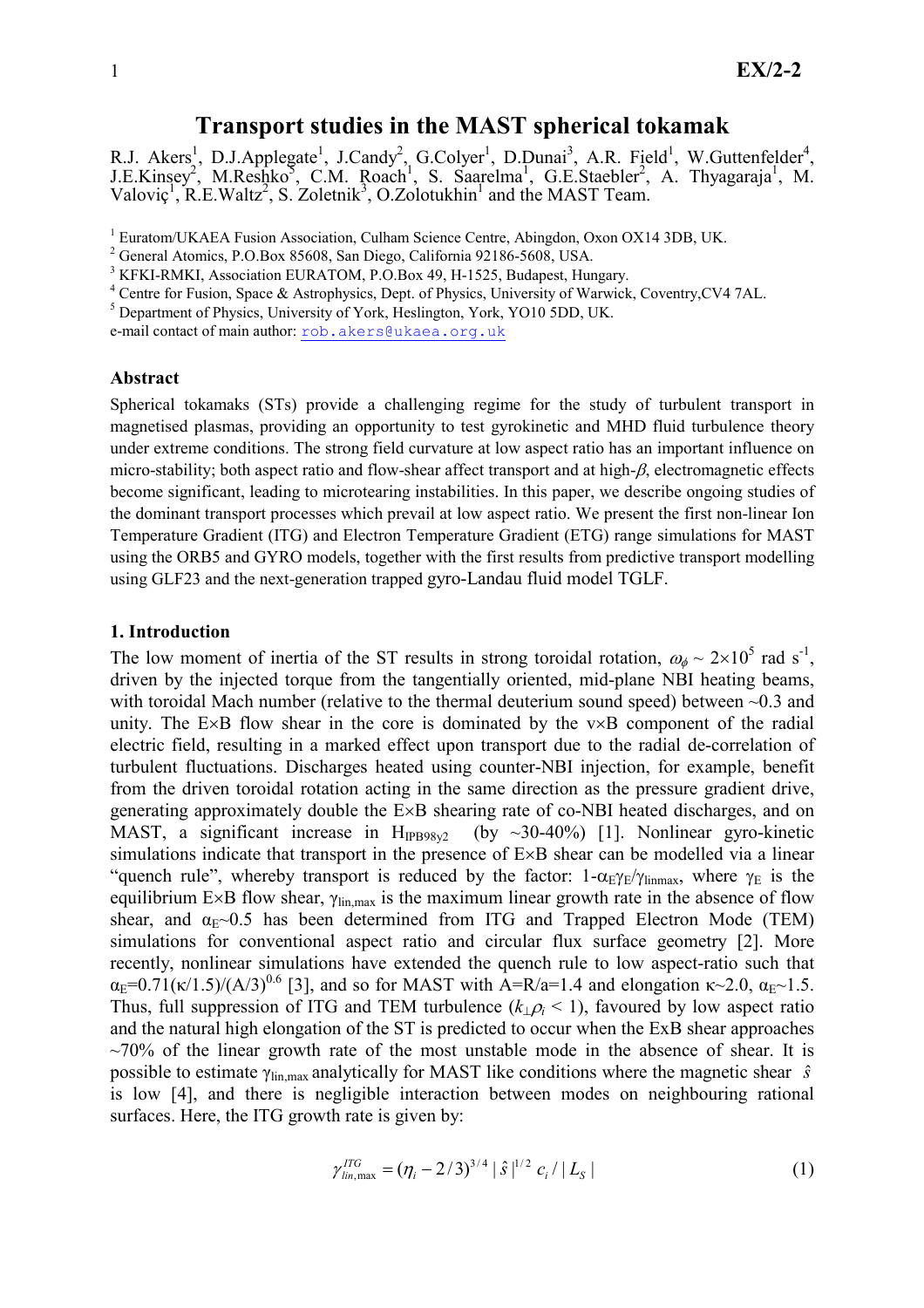where L<sub>s</sub> is the magnetic shear scale length,  $\eta_i = \partial \ln T_i / \partial \ln n_i$  and  $c_i = (T_i / m_i)^{1/2}$ . The ExB shearing rate often exceeds  $\gamma_{lin,max}$  from eqn. 1 for typical L and H-mode MAST discharges with ion thermal and momentum diffusivity reduced almost to the thermal ion-neoclassical level around the radial zone where ExB shear is maximal [5].

### 2. Gyrokinetic ITG simulations of MAST

In order to more accurately assess the role of ITG turbulence on MAST, efforts have been directed towards including and bench-marking ExB flow shear in the first-principles based gyrokinetic flux-tube model GS2 [6, 7]. Linear analysis of low in-surface perpendicular wavenumber  $(k_v)$  mode stability, using GS2 with CYCLONE base-case parameters (with  $B_T=1.91T$ , a=0.48m,  $R_0=1.32m$ ,  $T_e=T_i$ ) and circular flux surface geometry, reveals a nearly linear dependence on magnetic shear of the value of  $\gamma_F/\gamma_{\text{lin max}}$  needed to stabilise the mode, (fig. 1) – at high magnetic shear, resonant flux surfaces are closer together and modes overlap more than at low shear making it more difficult to tear the turbulent eddies apart.

For MAST at mid-radius  $\rho_i > 10^{-2}a$ , the radial extent of the simulation domain required for nonlinear ITG flux-tube simulations becomes large and the assumption of constant equilibrium quantities and their gradient scale lengths throughout the flux-tube domain breaks down [8]. This problem can be overcome by adopting a "global" approach, whereby profile variation in the simulation domain is modelled. To this end, we have deployed the ORB5 [9,10] PIC (particle-incell) gyrokinetic code. The electrostatic ORB5 model solves for the distribution function using the δf method, and for the perturbed electric field using a Poisson solver. A field-aligned filter is applied to the perturbed charge density to suppress noise. Linear ORB5 simulations have been compared with the GS2 flux-tube model for CYCLONE base-case parameters. Scans in ρ<sup>\*</sup> show agreement between the two models for the maximum linear growth-rate to within  $\sim 10\%$  for  $p^*$ <1/50, with ORB5 showing a rapid fall off at



Fig. 1: a) Linear growth rate as a function of rotation shear. Full stability is reached when growth rate becomes zero. b) Critical rotation shear as a function of magnetic shear.  $\Omega^{'} = \partial V_{ExB} / dr$  and  $\gamma$  is normalised by  $V_{th}/R$ .

larger values in agreement with linear modelling by Garbet and Waltz [11] and Lin et al. [12]. The width of the steep equilibrium gradient region in ORB5 was found to have only a weak effect on the normalized linear growth rate. Nonlinear source-free ORB5 simulations for CYCLONE base-case parameters allow equilibrium profiles to relax due to the turbulent fluxes until the turbulence becomes suppressed in a quasi steady-state. With adiabatic electrons the nonlinear threshold  $R_0/L_T$  (averaged around the steepest gradient region) shows a somewhat flatter dependence on  $\rho^*$  above  $\rho^* \sim 1/50$  than the linear growth-rate, similar to results obtained using the full-f code GYSELA [13]. ORB5 simulations (using up to 8000 cores on the HECToR supercomputer) find that including trapped electrons kinetically, results in increased ITG turbulence in the nonlinear phase, in line with results from [14].

The first source-free ORB5 ITG range, nonlinear global gyrokinetic simulations for MAST conditions have been performed without equilibrium flow shear. Typical L-mode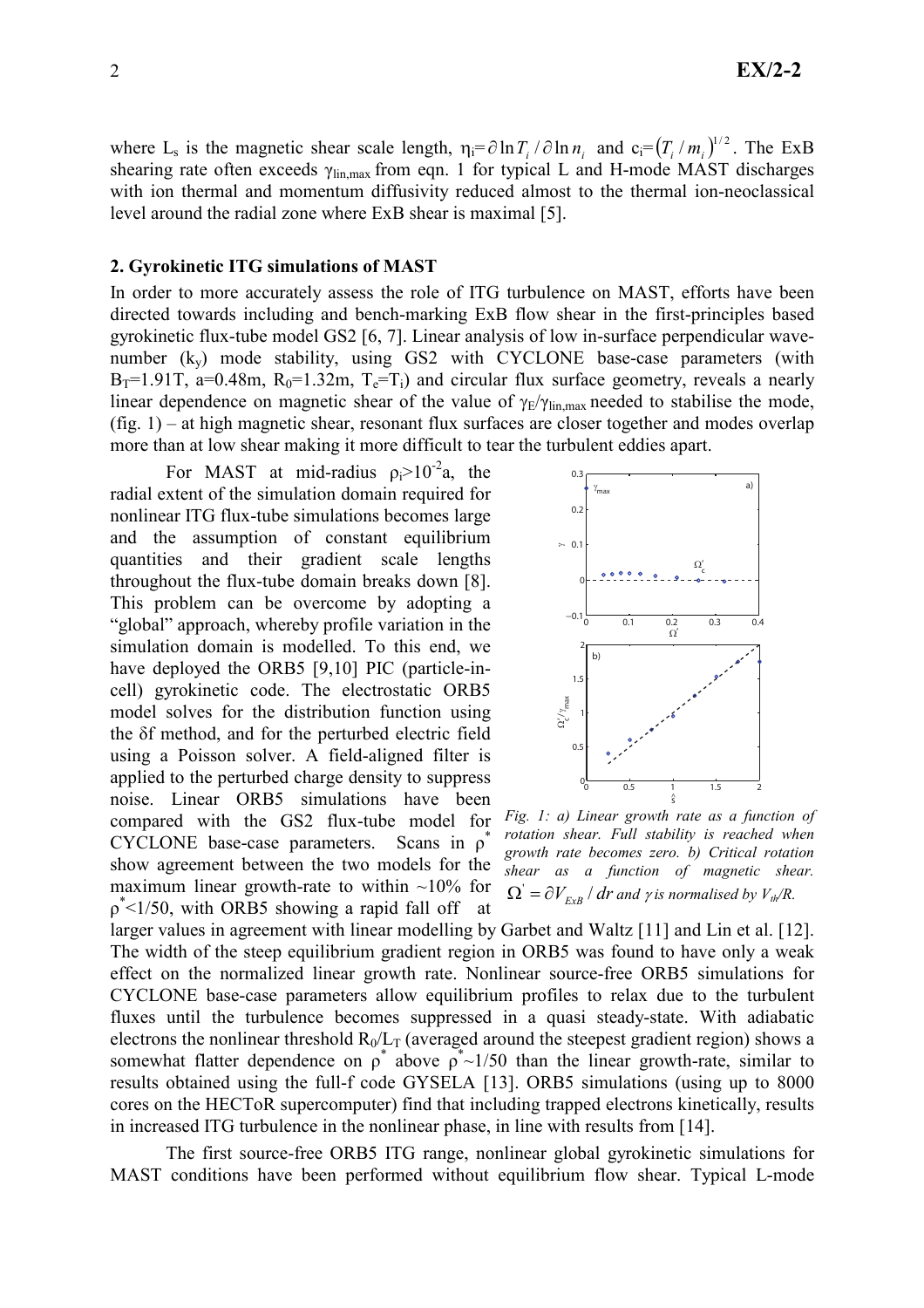(#12556  $\omega(0.334s)$  and H-mode (#13018  $\omega(0.230s)$  discharges are deep within the linearly



Fig. 2: Experimental data and ORB5 simulation of the ion temperature for H-mode a) and L-mode b) MAST discharges. Inset is the energy diffusivity as a function of critical gradient for the H-mode simulation (which is terminated when noise starts to develop (red circle).

unstable region, with linear modes localized between  $0.6 < \sqrt{\psi_{N}}$  <0.8 in agreement with earlier flux-tube results where unstable low- $k_v$  modes were identified [15,16]. Nonlinear simulations have been carried out by initializing profiles slightly steeper than the experimental data and letting the turbulence develop and relax the profiles to a quasi steady-state. Nonlinear gyrokinetic PIC simulations are challenging, requiring a large number of particles to reduce the impact of noise (here we have used 67 million markers). Simulations terminate when the initial overshoot in the turbulent flux disappears, and prior to the onset of significant noise (as indicated in fig. 2a) (inset) where the normalized diffusivity is plotted as a function of  $R_0/L_T$ . Noise is quantified in ORB5 using the amplitude of perturbed density modes that lie outside the field aligned  $k_{\parallel}$  filter. Figs 2a) and 2b) compare the initial and relaxed ORB5 profiles with fits to the experimental data (as deployed in

TRANSP). Temperature profiles are found to lie close to the nonlinear threshold (even though simulations omitted sources, trapped electrons and equilibrium flow shear), suggesting that the ITG mode has potentially an important role to play on MAST. A lower temperature gradient was found at mid-radius in L-mode (which may be due to the omission of the ExB flow shear stabilisation). Future work will concentrate on including flow-shear together with sources and a Krook collision operator to reduce the impact of noise as simulations approach steady-state.

## 3. Gyrokinetic ETG simulations of MAST

Even when ExB shear should suppress the long wavelength turbulence, electron transport remains well above neoclassical levels (e.g. ion-channel internal transport barriers (ITBs) are seldom accompanied by an ITB in the electron channel). Electron Temperature Gradient  $(k_{\nu} \rho_{i} > 1)$  and microtearing modes are being pursued as potential mechanisms to explain the remaining level of transport.

The linear critical gradient for ETG can be expressed by fitting to a database of gyrokinetic simulations (using the Miller equilibrium model valid for ε<0.3 and low β and ignoring the impact of  $\beta'$  stabilisation) [17]:

$$
\left(\frac{R}{L_{Te}}\right)_{crit} = \max \left\{ \frac{(1 + Z_{\text{eff}} T_e / T_i) . (1.33 + 1.91\hat{s} / q) . (1 - 1.5\epsilon) . [1 + 0.3\epsilon (d\kappa / d\epsilon)]}{0.8R / L_n} \right\},
$$
 (2)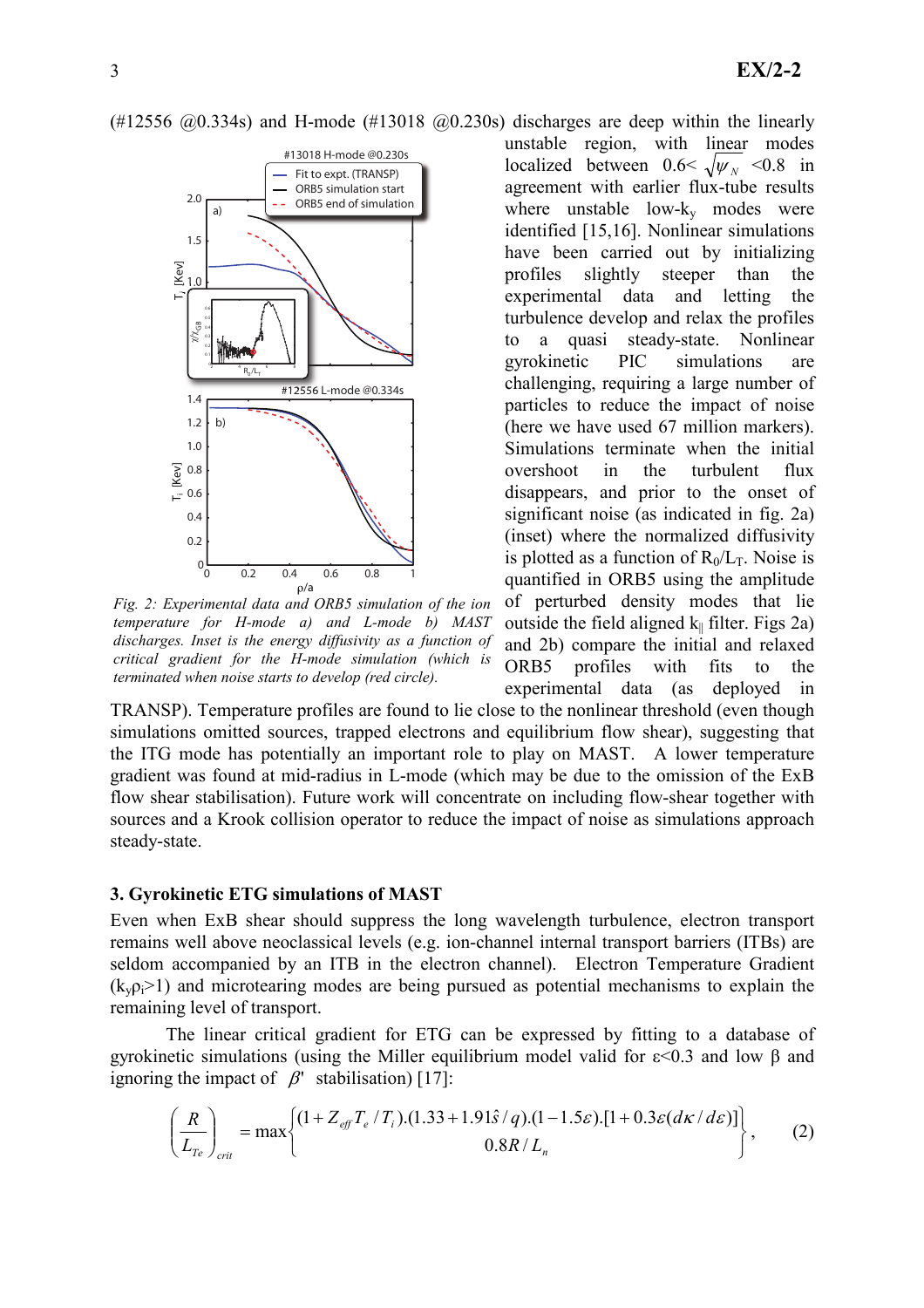suggesting that many MAST discharges should be ETG unstable for  $\varepsilon$  –0.3. This expression is being extended to lower aspect ratio and finite β and β′ using GS2 with preliminary simulations based upon CYCLONE parameters (circular flux surfaces,  $q=1.4$ ,  $\hat{s}=0.8$ ). Fig. 3 shows the variation of critical gradient for two different density gradients and  $\beta' = 0$ . Agreement with eqn. 2 is to within 25% for  $\varepsilon$ <0.4, but with increasing discrepancy towards larger ε.

Nonlinear gyrokinetic ETG simulations with adiabatic ions and zero trapping fraction have previously been shown [18,19,20] to generate experimentally relevant electron thermal transport in conventional tokamak plasmas (e.g. CYCLONE base-case), but with much smaller transport at large positive or negative magnetic shear. Similarly, nonlinear, electromagnetic, GS2 simulations using a numerically calculated equilibrium have demonstrated that ETG transport is experimentally relevant near Fig. 3: Variation of critical gradient for two different the mid-radius of an ELMy H-mode MAST



discharge [21]. Transport towards the density gradients and  $\beta' = 0$  (points are GS2, dotted line is a fit by Jenko et al.  $[17]$ ).

plasma periphery is much smaller, even though the ETG mode there remains linearly unstable. While many parameters are changing across the minor radius, the magnetic shear increases significantly from  $\hat{s} = 0.29$  to 2.45. Based upon these and other published ETG simulations at varying magnetic shear [20,22], it is likely that the larger magnetic shear plays a significant role in reducing the simulated ETG transport at the edge. We have constructed a phenomenological critical gradient transport model of the form  $\chi_e^{ETG} = F(\cdots)(\rho_e^2 v_{Te} / L_{Te}) [R/L_{Te} - R/L_{Te,crit}]$ , by estimating the pre-factor  $F(\cdots)$ , using eqn. 2, from three sets of published simulations where  $\hat{s}$  varies from -1.0 to 2.45 [20,21,22]. Fig. 4 shows the inferred value of F, peaking for  $\hat{s}$  ~0.8. Far above or below these values the transport is considerably smaller and therefore less relevant experimentally.

While these independent simulations [20,21,22] demonstrate the generic trend of ETG transport with magnetic shear, they encompass a broad range of parameters: electrostatic and electromagnetic, adiabatic and kinetic ions, zero and finite trapped electrons,  $s-\alpha$  and numerical equilibrium. To more systematically quantify the dependence of ETG transport on magnetic shear and  $q$ , a database of nonlinear electrostatic simulations using GYRO [23] has been created using adiabatic ions and a shaped plasma characteristic of MAST mid-radius using the Miller local equilibrium model  $(\varepsilon=0.3, \kappa=1.5, \text{triangularity} \delta=0.2,$ 



Fig. 4: Pre-factor  $F(...)$ , encompassing nonlinear influence on ETG transport levels for a number of documented simulations together with MAST simulations

 $r/\kappa \cdot d\kappa/dr = r \cdot d\delta/dr = 0.1$ ,  $dR/dr = -0.25$ ). These calculations include finite E×B shear  $(\gamma_{\rm F}=0.015\cdot v_{\rm Tg}/a)$ , characteristic of many MAST discharges), which provides a long wavelength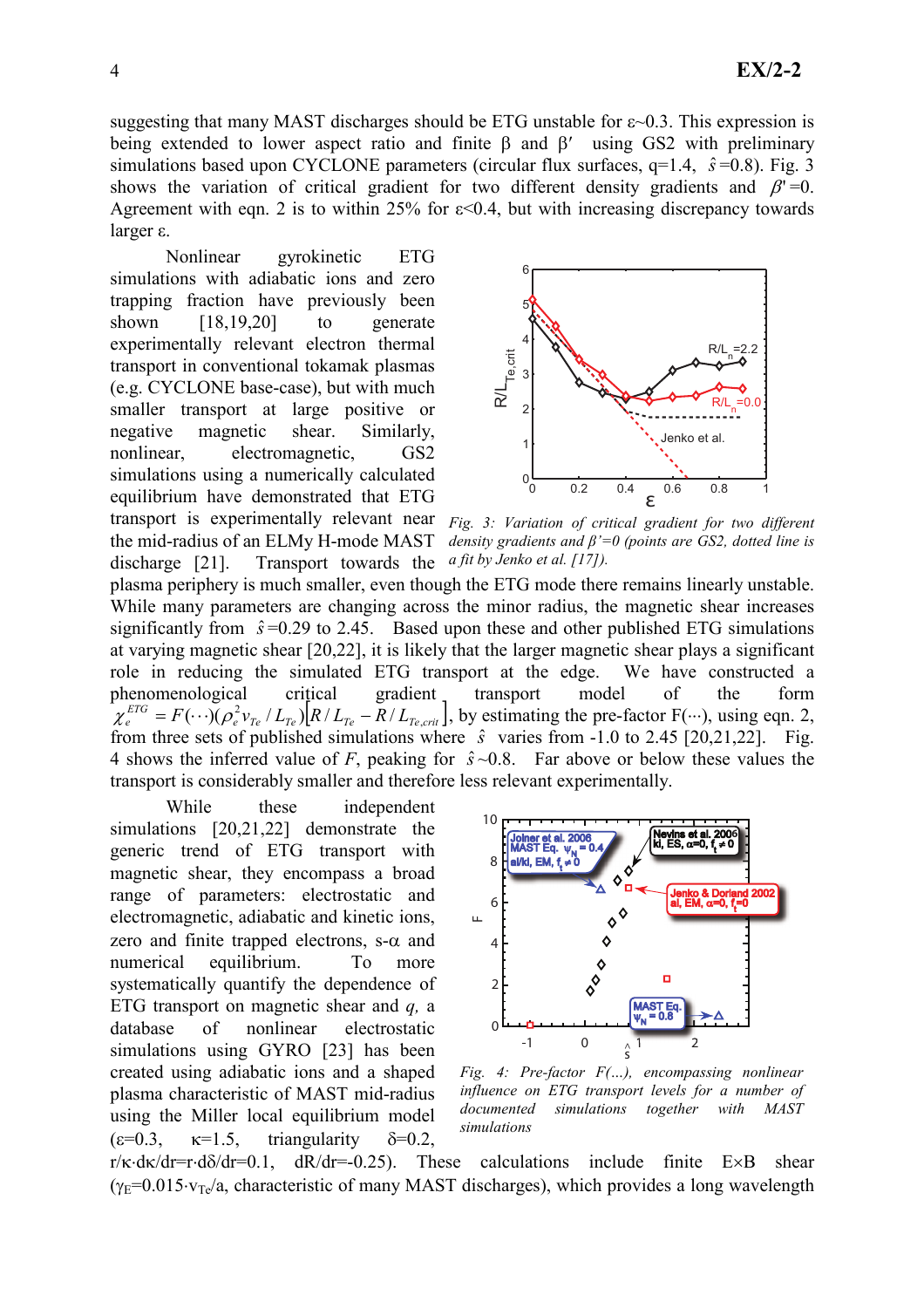cut-off and physical saturation mechanism for widely varying values of  $\hat{s}$  [22,24], but exclude the impact of finite pressure gradient on the equilibrium ( $\beta = \nabla \beta = 0$ ). The following grid parameters were used:  $L_v \times L_x = 128\rho_e \times 248\rho_e$ ,  $n_v = 32$ ,  $n_x = 128$ ,  $n_{velocity} = 128$ . *F* is found to be sensitive to  $\hat{s}$  and q, consistent with previous simulations. In particular, larger transport is recovered as  $q$  is increased. Future simulations will include finite beta effects as they are known to impact linear and nonlinear simulations at sufficient values [16].

To compare model ETG transport with radial profiles of experimental transport, the values of  $F$  determined from the simulations have been fitted with a simple functional dependence. This parametrization has been used in the critical gradient model together with  $R/L_{Te,crit}$  determined from eqn. 2. Additional linear calculations are underway to better characterize the impact of large ε,  $∇β$  and  $β$  on the linear threshold



Fig. 5:  $\chi_e$  from the semi-analytic model based upon non-linear ETG GYRO modelling vs. experiment.

value R/L<sub>Te,crit</sub>. Fig. 5 shows model  $\chi_e$  compared to the experimental  $\chi_e$  determined from TRANSP for L- (#8505 @0.296s) and H-mode (#8500 @0.295s) discharges. The model predicts experimentally relevant levels of transport near the mid-radius. Towards the edge, where ETG remains unstable, the larger magnetic shear prevents the transport from reaching experimental values. Towards the magnetic axis, ETG is linearly stable. The model  $\chi_e$  is sensitive to the profiles of q and  $\hat{s}$  and will be prone to errors in the equilibrium reconstruction. A new MSE system is being tested in order to accurately determine q and  $\hat{s}$ and additional runs with larger box size, increased grid resolution and kinetic ions are underway to test convergence. Although it is not yet clear whether ETG scale turbulence is playing a dominant role on MAST, it is of note that high-k turbulent activity has been identified on NSTX [25].

### 4. Microtearing

GS2 simulations which include electromagnetic effects (including  $A_{\parallel}$  fluctuations) with experimental values of  $\beta$  indicate that microtearing modes are unstable [16], providing another potential candidate for the high levels of anomalous electron transport often observed on MAST. Extensive linear gyrokinetic calculations [26] indicate that the primary microtearing mode drive is through the electron temperature gradient, and that the growth rate is sensitive to magnetic drifts, collisionality and β. These microtearing modes remain unstable with an energy independent collision frequency. An aspect ratio scan indicates that the growth rate reduces only weakly with reducing inverse aspect ratio, and microtearing modes remain unstable for  $\varepsilon$  >0.1. The local aspect ratio of the ST flux surfaces where microtearing typically arises is close to that in the edge region of conventional tokamaks. A nonlinear model of microtearing turbulence suggests that these modes could be responsible for a substantial fraction of the electron heat flux in the high temperature gradient regions of NSTX plasmas [27]. Preliminary nonlinear microtearing simulations have been performed using GS2 with an approximate s- $\alpha$  model fit to the MAST equilibrium, and tuning some equilibrium parameters to reduce the parallel extent of the modes. Initial calculations for this artificial equilibrium with only four values of  $k_y$ , find that after the turbulence starts to saturate, unphysical and rapid growth at the highest radial wave-numbers  $k_x$  prohibits further progress in the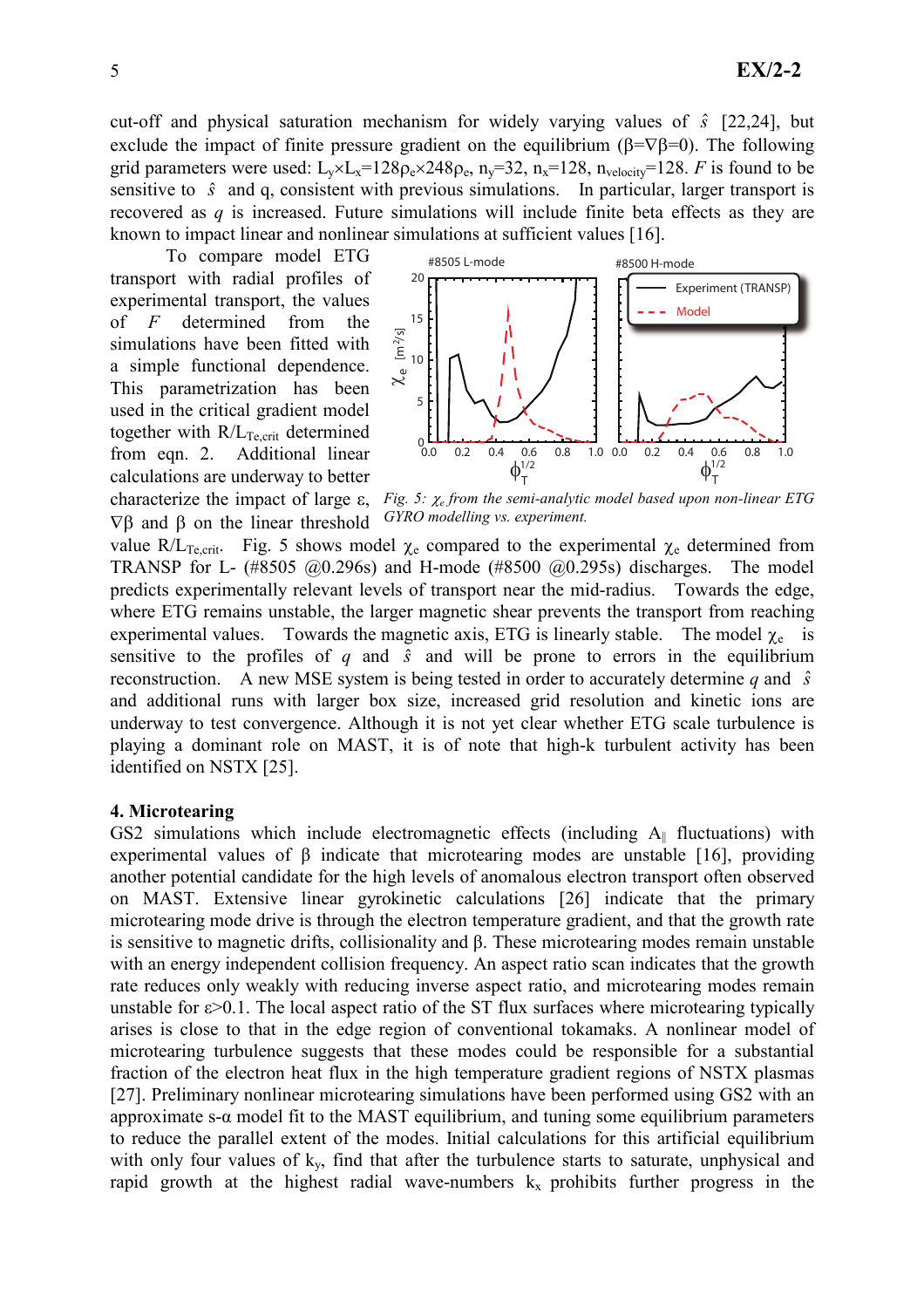calculation. Improvements to the GS2 collision operator [16,26] only postpone the growth at high  $k_x$ , which may be due to the accumulation of errors including those from the collision model. Introducing a turbulent hyperviscosity damping term into the gyrokinetic equation suppresses the rapid growth of the high  $k_x$  modes, and the hyperviscosity amplitude is found to have no impact upon the linear physics and the turbulence saturation level. On increasing the resolution in  $k_y$  to include perpendicular wave-numbers down to  $k_v \rho_i \sim 0.1$ , a sharp transition to higher magnetic transport was found to be associated with the onset of stochastic magnetic fields (see Fig 6). Such a low  $k_y$  on MAST would correspond to n~4, and at low to



Fig. 6: Microtearing calculation, showing the perturbed parallel current perturbation  $J_{\parallel}$  in the plane intersection between outboard mid-plane and the flux-tube (with axes in units of  $\rho_i$ ). The dots illustrate, via a Poincaré puncture plot, the stochastic perturbed magnetic field.

moderate magnetic shear, the large radial extent of the flux-tube would challenge the validity of the local equilibrium model.

### 5. Comparison of transport models with experiment

ASTRA [28] and PTRANSP [29] are being used to test transport models for MAST plasmas, including the established dispersion-type drift-wave model GLF23 [30] (which includes Shafranov shift and ExB shear stabilization). ASTRA has been coupled to the NUBEAM [31] gyro-orbit corrected guiding-centre NBI model so as to accurately describe NBI heating and current drive on MAST for the marginally adiabatic orbits [32] resulting from 70keV D injection. L-mode discharge #18696 is sawtooth and tearing-mode free, and exhibits a neutron rate with a temporal evolution accurately modelled by TRANSP (indicating low levels of anomalous fast ion diffusion). Fig.7 shows experimental and model  $T_e$  and  $T_i$  profiles at various times throughout the discharge (temperature profiles have been set equal to the experimental profiles for r/a>0.8). Typically, the temporal evolution of  $T_e$  and  $T_i$  (albeit for a limited number of L-mode discharges), demonstrates remarkably good agreement for r/a>0.4, provided ExB flow shear stabilisation is included.

The GLF23 implementation inside ASTRA is currently being benchmarked against PTRANSP, and the transport solvers used by PTRANSP and ASTRA are being compared with XPTOR [33]. These GLF23 simulations nevertheless provide a solid foundation on which to test the next-generation gyro-Landau fluid model TGLF. TGLF improves the accuracy of the trapped particle response and finite Larmor radius effects of the GLF23 model, and includes a new ExB shear quench rule applicable for shaped geometry and low aspect ratio, together with an improved quasi-linear saturation model. First tests of TGLF for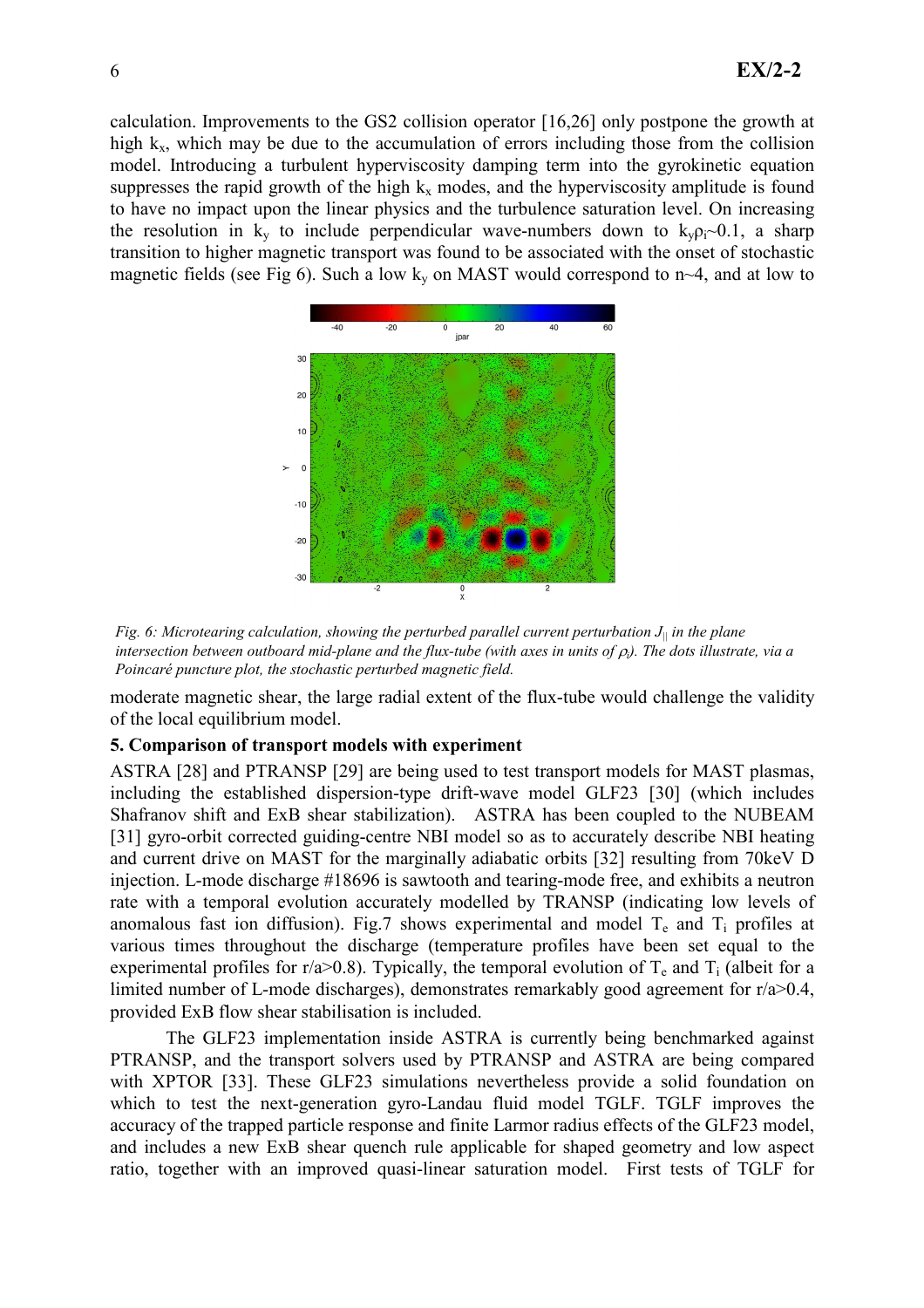MAST/NSTX conditions have been carried out [34] using an improved neoclassical transport model and an improved collision model. Simulations indicate that ion-thermal transport is close to neoclassical across a large fraction of the plasma (due to ExB flow-shear stabilisation of the ITG mode) in agreement with previous observations/predictions. Improvements to the



Fig. 7: GLF23 model prediction (dashed) vs. experimental Te (left) and Ti (right) profiles.

neoclassical transport model hence proved necessary [35]. Electron thermal transport is predicted by TGLF to be dominated by high-k ETG modes in the mid-radius region of the plasma with some residual trapped electron effects – TEM modes are largely suppressed due to the collisional de-trapping of electrons greatly reducing trapped electron drive in the high collisionality of the low NBI power (<2MW) discharges studied so far. Fig. 8 shows  $T_e$  and  $T_i$  predicted by TGLF against experiment for MAST H-mode discharge #8500 @0.275s. (MAST #8500 is included in the 2008 public release of the ITPA profile database [36].) Combining this discharge with the other ST plasmas studied in [34], we note that the predicted electron

temperature is systematically slightly high, perhaps indicating that the latest collision model is generating too much TEM suppression, that the saturation rule is giving too low a contribution from the high-k modes or that there is some other missing mechanism contributing to the transport (e.g. MHD). It is noteworthy that the experimental core  $T_e$  in fig. 8 is lower than the TGLF prediction, similar to many of the GLF23 simulations performed so far. Also shown is the density profile prediction from TGLF for this discharge, the model predicting that hollow profiles, characteristic of typical MAST H-mode discharges are transient (as is known to be the case from 200Hz time resolved Thomson scattering). Further detail concerning tuning and optimisation of the TGLF model to ST conditions is given in [34].

### 6. Summary

Analytic theory, flux-tube gyrokinetic simulations (GS2), and reduced theoretical transport models which deploy a quasi-linear saturation rule (GLF23 and TGLF) all predict that the experimentally observed rotation on MAST should be sufficient to suppress long wavelength turbulence, consistent with observations inferred from experiment (TRANSP) where ion thermal transport is often found to be close to neoclassical. High-k turbulence (ETG) is predicted by TGLF and GYRO (albeit in GYRO without  $\beta'$  stabilisation or large  $\varepsilon$  effects) to be responsible for at least some of the electron thermal transport outside the plasma core (both codes generating temperature profiles or mid-radius electron thermal transport coefficients close to experiment). Nonlinear GS2 simulations indicate that microtearing may be another possible explanation. Some other, as yet to be determined mechanism (possibly MHD or fast particle driven microtearing) may be necessary to explain core transport where